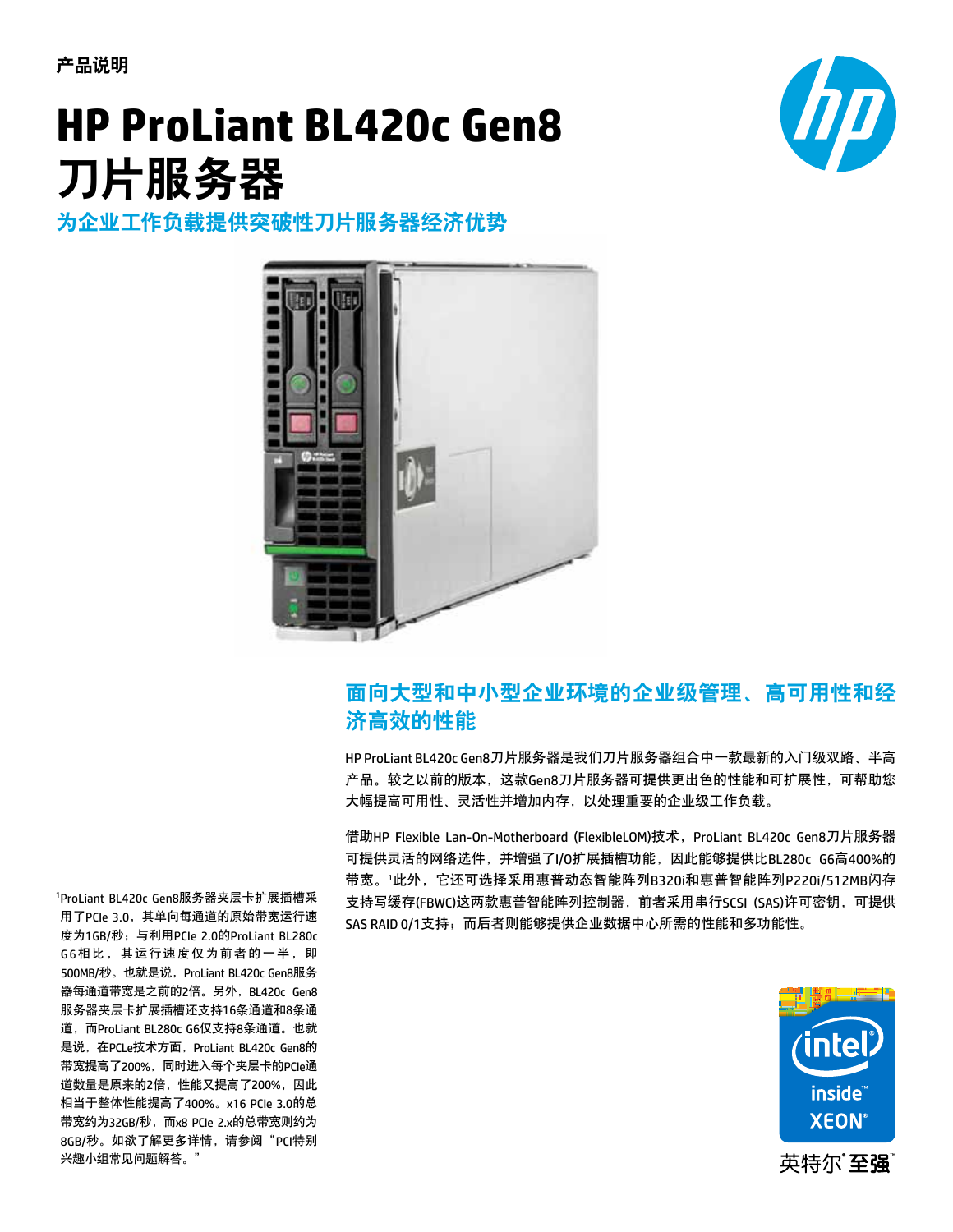该刀片服务器配备了英特尔®至强™E5-2400 v2处理器系列,并可通过最高支持384GB内存 的12个DIMM,提供最高1600MHz的速度。与前代入门级处理器HP ProLiant BL280c G6刀片 服务器相比,Gen8刀片服务器采用了HP Integrated Lights-out (iLO 4) 管理引擎、Always-On HP Active Health System和即时正常运行时间工具。其中, HP iLO 4管理引擎作为全新的嵌入 式HP ProActive Insight架构的一部分,可加快部署并增强管理。上述所有特性以及服务器总 体的经济高效性让该解决方案也同样适用于中小型企业。

## 主要特性和优势

ProLiant BL420c Gen8刀片服务器可提供更出色的性能、效率和可靠性,并适用于通用工作 环境。其主要特性和优势包括:

- 增强的性能:英特尔®至强™E5-2400 v2处理器系列提供了卓越的CPU性能和能效。此 外,x16 PCI Express (PCIe) 3.0还提供了增强型I/O夹层卡带宽。
- 更大的内存:提供更大的内存容量,最高可达384GB,速度高达1600MHz。
- 更出色的存储特性:支持更高的RAID性能,并支持6G SAS和串行ATA (SATA)。
- 更好的可维护性:全新HP SmartDrive技术可带来更出色的可维护性;并提供基于图标的 状态显示屏和"Do Not Remove"LED指示灯等特性。
- 卓越的管理:通过HP iLO 4技术提供改进的管理功能。HP iLO 4可支持在整个生命周期部 署和管理服务器,并能够自动调节能耗和服务器性能。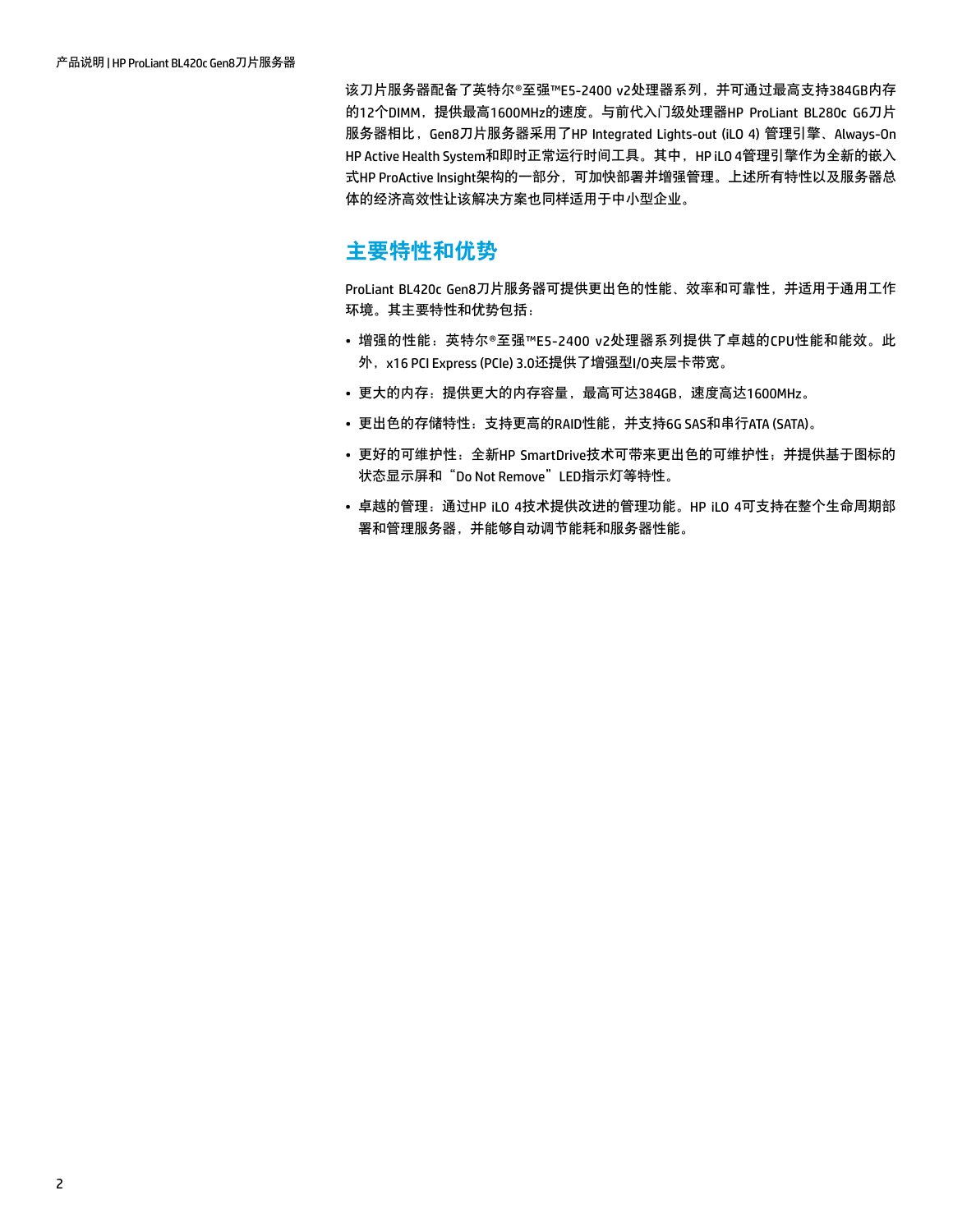|                    | HP ProLiant BL420c Gen8刀片服务器                 |
|--------------------|----------------------------------------------|
| 硬盘说明               | 最多2块热插拔SAS、SATA、SAS SSD或SATA SSD惠普智能硬盘       |
| 支持的硬盘              | 热插拔SFF 2.5英寸SAS                              |
|                    | 热插拔SFF 2.5英寸SATA<br>热插拔SFF 2.5英寸SSD          |
|                    |                                              |
| 处理器和内存             |                                              |
| 处理器高速缓存            | 25MB三级高速缓存                                   |
| (取决于所选的服务器)        | 20MB三级高速缓存                                   |
|                    | 15MB三级高速缓存                                   |
|                    | 10MB三级高速缓存                                   |
| 处理器系列              | 英特尔®至强™E5-2400处理器系列和英特尔®至强™E5-2400 v2处理器系列   |
| 处理器数量              | 1或2枚                                         |
| 可用处理器内核            | 10、8、6或4个                                    |
| 处理器速度              | 最高2.5GHz                                     |
| 内存与存储              |                                              |
| 内存插槽               | 12个DIMM插槽                                    |
| 最大内存               | 384GB                                        |
| 内存类型               | 带有低压选件的LRDIMM、RDIMM和UDIMM智能内存                |
| 内存保护特性             | 先进的错误检查与纠正(ECC)                              |
|                    | 内存锁步模式                                       |
|                    | 在线备件                                         |
| 网络控制器              | (1) 10Gb 554 FLB FlexFabric适配器: 2个端口         |
| (支持下列面向预配置机型的选件之一) | (1) 10Gb 361 FLB以太网适配器; 2个端口                 |
| 存储控制器              | 1个惠普动态智能阵列B320i,采用SAS许可密钥,可提供SAS RAID 0/1 支持 |
| (支持下列面向预配置机型的选件之一) | 1个智能阵列P220i/512 MB FBWC                      |
| 扩展插槽               | 2个(2) PCle 3.0(1x8,1x16),最多                  |
| 部署与可管理性            |                                              |
| 管理                 | HP iLO 4管理引擎、HP Insight Control              |
| 外形机箱               | 半高刀片服务器                                      |
| 系统风扇特性             | 基于机箱的风扇                                      |
| 全配置外形              | 8 (c3000); 16 (c7000)                        |
| 保修(部件-人工-现场)       | 3年部件, 3年人工, 3年现场支持                           |

我们在想,如何让服务器简化您的IT

当越来越多的IT公司正关注如何扩大服务器产品销路和市场占有率的时候,作为西部地区领先的信息与技术服务公司,强川却通过



3

 $\frac{1}{\pi}$